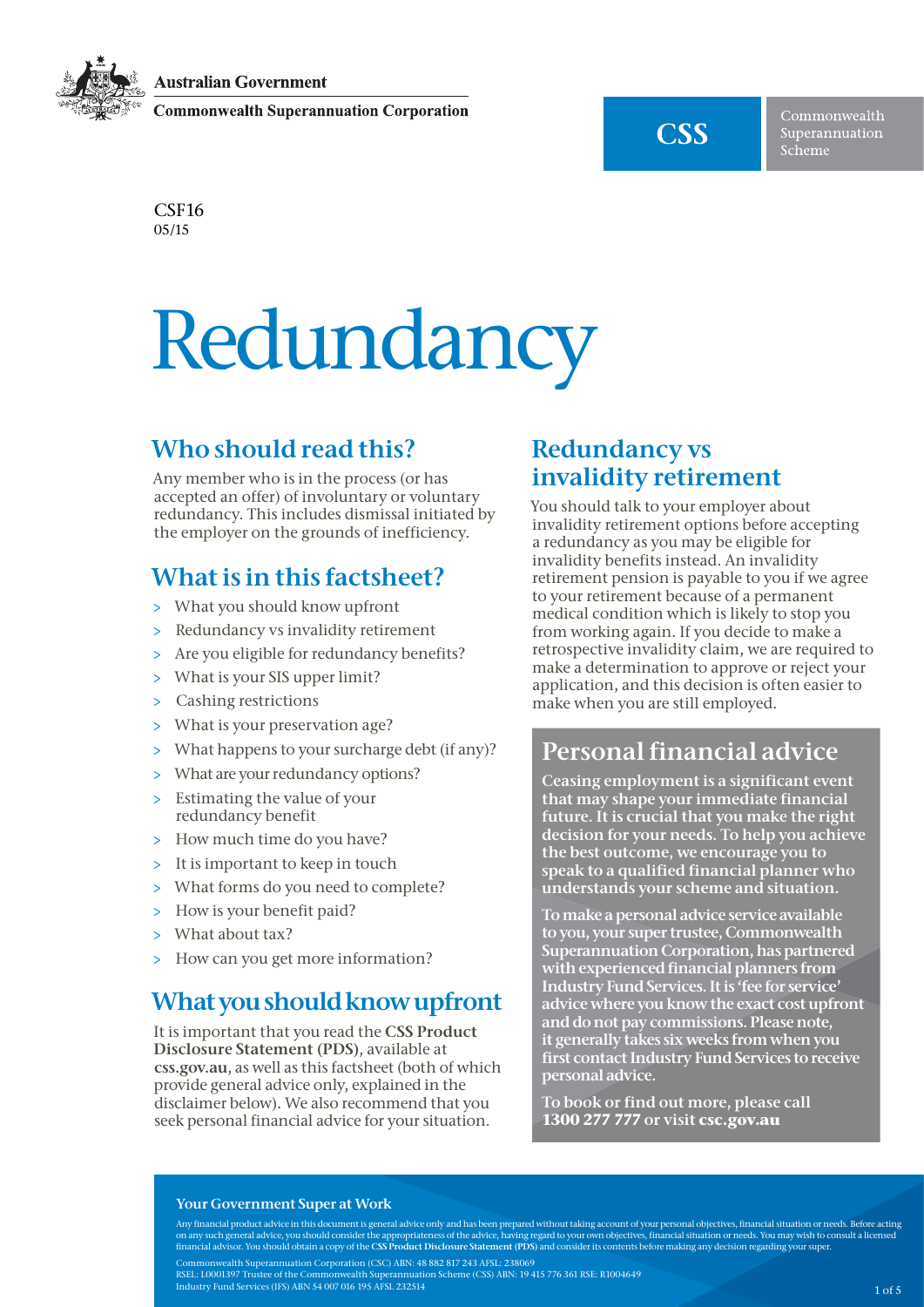## Are you eligible for redundancy benefits?

You will be eligible\* to receive a redundancy benefit if you are a CSS member and you:

- are made redundant
- > accept an offer of a redundancy package from your employer

or

> are retired on the ground of inefficiency.

You may not be eligible if you commence with another department or agency covered by CSS shortly after finishing work with your present employer.

 \* You will not be eligible for redundancy benefits if you work for an Australian Government agency that has been sold or its functions transferred, and you remain employed by the new service provider. Contact your personnel section or phone us on 1300 000 277.

## What is your SIS upper limit?

Restrictions are placed on how much of your superannuation benefit can be paid as a lump sum cash benefit. This is called your *SIS upper limit*. It is the cash amount you would have received if you had been made redundant on 1 July 1999.

If you are under your preservation age when you are made redundant, or between your preservation age and 60 and you have not retired from the workforce, any cash lump sum benefit paid cannot exceed your SIS upper limit.

SIS restrictions will not affect your pension benefits.

## Cashing restrictions

The *Superannuation Industry (Supervision) Regulations 1994* determines how much of your lump sum benefit can be accessed as cash. If you have:

- reached your preservation age and permanently retired from the workforce
- or
- > reached age 60 and no longer work for the employer who contributed to the CSS on your behalf

or

> reached age 65

you can access your entire lump sum benefit as cash. However, if you have not met one of the above conditions, your access to a cash lump sum will be restricted. The amount that can be accessed as cash – your 'unrestricted component' – will vary depending on your situation, and is shown in your benefit estimate. Any part of the lump sum exceeding the

unrestricted component is classed as 'compulsory preserved' and must be paid to a regulated super fund.

You should contact us on 1300 000 277 to obtain a benefit estimate if you haven't already.

## What is your preservation age?

On 1 July 1999, a number of changes relating to your superannuation preservation age were introduced by the *Superannuation Industry (Supervision) Act and Regulations* (SIS).

These changes include gradually increasing the minimum age at which you can take a cash lump sum of your superannuation benefit.

| Date of birth              | <b>Preservation age</b> |
|----------------------------|-------------------------|
| Before July 1960           | 55                      |
| 1 July 1960 - 30 June 1961 | 56                      |
| 1 July 1961 - 30 June 1962 | 57                      |
| 1 July 1962 - 30 June 1963 | 58                      |
| 1 July 1963 - 30 June 1964 | 59                      |
| After 30 June 1964         | 60                      |

Your right to take a CSS benefit in the form of a pension is not affected by these restrictions.

## What happens to your surcharge debt (if any)?

The superannuation contributions surcharge is payable by members whose taxable income and employer's contributions to their superannuation exceeded an annual defined threshold. You may also have a surcharge debt if you have declined to provide your Tax File Number (TFN) for superannuation purposes. Even though superannuation surcharge has been reduced to 0%, CSS is required to report outstanding superannuation surcharge debts to the Australian Tax Office (ATO).

Any surcharge debt you have accrued must be recovered at the time of payment of your benefit, unless you preserve your benefit in CSS. If you preserve your benefit and you have an unpaid surcharge debt, you may pay the amount at any time prior to the payment of your preserved benefit\*. Any surcharge debt outstanding when your preserved benefit becomes payable will be deducted from your final benefit payment.

\* Any surcharge debt that remains unpaid attracts interest at the prevailing 10-year Treasury bond rate.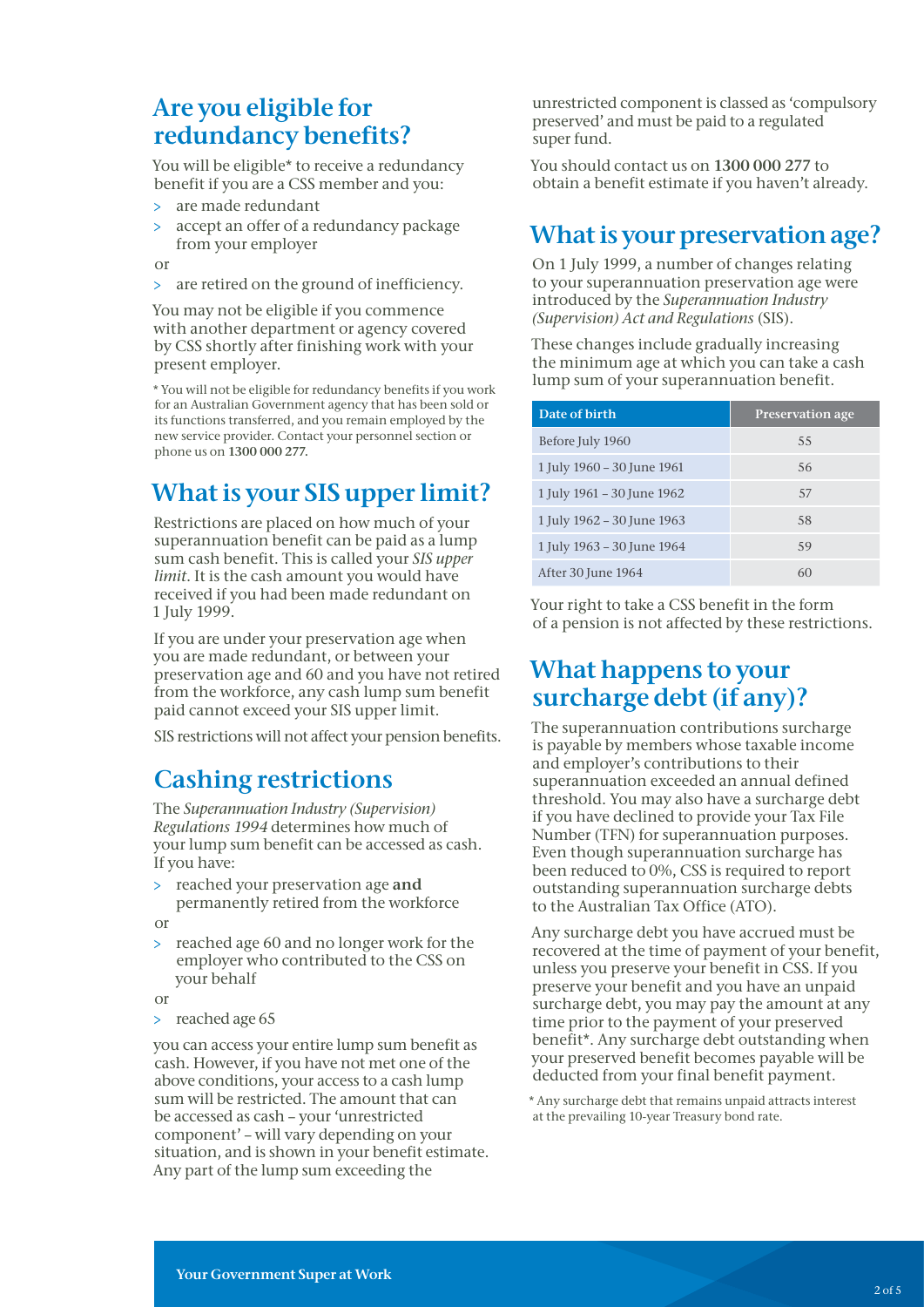## What are your redundancy options?

#### Option 1 – Preserve entire benefit

You can elect to preserve your benefit in CSS. You cannot make this election more than one month before your retirement date and no later than 21 days after your retirement date.

This option allows you to establish an entitlement to a deferred benefit which you can claim after you reach your minimum retiring age (normally age 55).

If you have reached minimum retiring age (usually age 55) you may claim your deferred benefit\* the day after you preserve it. However, any lump sum payments of your member and productivity components would be subject to any SIS restrictions.

 \* Your deferred benefit will generally be a standard CPI-indexed pension, with your member and productivity (if any) components taken as a one off lump sum, an additional non-indexed pension, or a combination of lump sum and non-indexed pension.

If you are made redundant you can preserve your entire benefit in CSS up to age 65 (at age 65 or older, you must claim your benefit the following day). Taking this option can sometimes result in a higher pension benefit when you eventually claim your benefit.

For certain types of deferred benefits, you will need to supply certified copies of documents that establish your identity. Details of the number and types of documents required are on the relevant application forms.

For more information see our Preservation of benefits factsheet available at [css.gov.au](http://css.gov.au)

#### Arrange to have a transfer value paid to an eligible scheme

This option is dependent on you first choosing option 1, ie preserving your total benefit.

If after preserving your benefit, you commence work with an employer that participates in an eligible superannuation scheme, you may have a transfer value\* paid to the eligible scheme. Generally, you must notify us of such an election within three months of joining that scheme.

Eligible superannuation schemes include the following:

- > AV Super (previously known as the CAA Staff Superannuation Fund)
- > Defence Force Retirement and Death Benefits Scheme
- > Northern Territory Government and Public Authorities Superannuation Scheme
- > Parliamentary Contributory Superannuation Scheme
- > QSuper
- > Queensland Electricity Supply Industry Superannuation Scheme
- > Queensland Local Government Employees Superannuation Scheme
- > Queensland Parliamentary Contributory Superannuation Scheme
- > Unisuper Accumulation 2 Plan

 \* Your transfer value is calculated based on 3.5 times the total of your basic contributions plus Fund earnings, plus any supplementary contributions and Fund earnings, and the productivity component.

### Option 2 – Maximum pension

You can take a standard CPI-indexed pension and an additional non-indexed pension funded by your member and productivity components. The amount of your additional non-indexed pension cannot exceed a maximum value, which is determined according to your age and final salary.

As there is a limit on the amount of non-indexed pension you can take, we will pay any excess member and/or productivity component as a lump sum, subject to cashing restrictions.

For details of limits please see Table 1 of CSS benefit tables available at [css.gov.au](http://css.gov.au)

#### Option 3 – Maximum pension, lump sum of productivity

You can take a standard CPI-indexed pension plus an additional non-indexed pension funded by your member component. In addition you will receive a lump sum or rollover of your productivity payment.

As there is a limit on the amount of non-indexed pension you can purchase, we will pay any excess member component as a lump sum. Lump sum payments are subject to cashing restrictions.

For details of limits please see Table 1 of CSS benefit tables available at [css.gov.au](http://css.gov.au)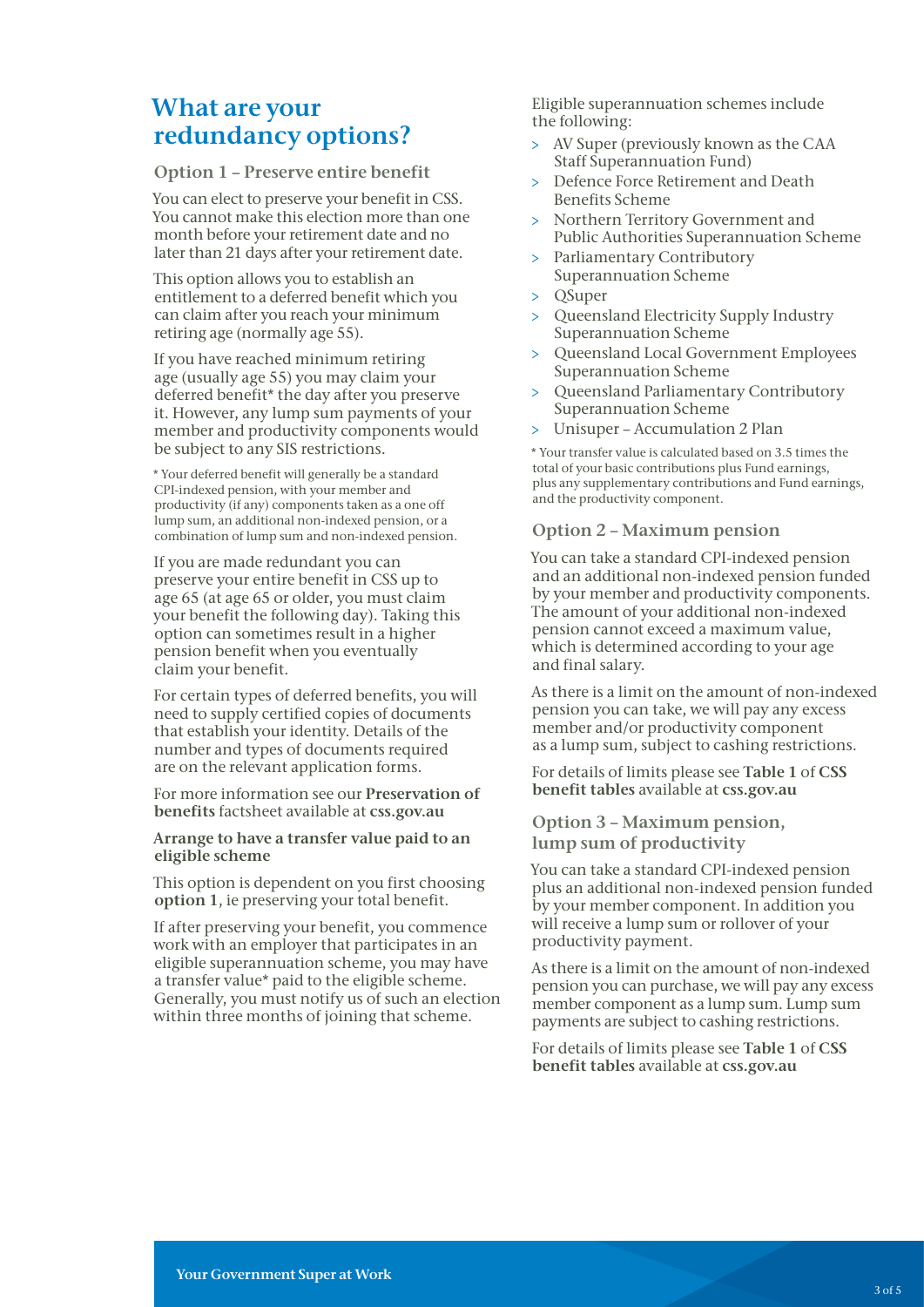#### Option 4 – Standard pension, lump sum of member and productivity

You can take a standard CPI-indexed pension plus a lump sum or rollover of your member and productivity components, subject to cashing restrictions.

#### Option 5 – Full lump sum

You can elect to take your entire benefit\* as a lump sum.

However, if you have not reached your preservation age and permanently retired from the workforce, the amount of the lump sum that you can take as cash is restricted to your SIS upper limit (refer page 2). Any amount of lump sum exceeding your SIS upper limit must be rolled over to a regulated super fund.

You can also rollover your entire lump sum to a rollover institution if you wish.

 \* Equal to 3.5 times the total of your basic contributions plus Fund earnings, plus any supplementary contributions and Fund earnings, and the productivity component.

#### Option 6 – Postpone your benefit

This option is only available if you are aged 55 or more and you do not intend to retire from the workforce.

You can choose to:

- > postpone your total benefit
- > postpone the receipt of your standard CPI-indexed pension and productivity component and take as much of your member component as SIS allows immediately as a cash lump sum (the balance will be paid to a rollover institution)
- > postpone the receipt of your standard CPI-indexed pension and the productivity component and take your member component immediately as an additional non-indexed pension.

You can claim your postponed benefit at any time provided you have left the workforce. You cannot however, postpone your benefits beyond your 65th birthday.

Your benefit will be paid with effect from the date that you provide Commonwealth Superannuation Corporation (CSC) with written advice that you have left the workforce.

## Estimating the value of your redundancy benefit

You can estimate the value of your redundancy benefit using the i-Estimator, our online calculator. You'll need an Access Number to use this service. If you don't have an Access Number, or you've misplaced it, call us on 1300 000 277 and we can give you one over the phone.

In addition, your employer can request an estimate of your CSS benefits.

## How much time do you have?

#### Preservation of benefits

Elections to preserve your superannuation benefit in CSS must be completed within 21 days of your redundancy.

#### All other options

You have 90 days from the date of ceasing to be a member to nominate your benefit option. If you fail to complete your benefit application form within the 90 day period, CSS rules provide that your benefit will be determined to be a maximum pension (Option 2 or 3 depending on your age). This means that you may not be able to choose another benefit option other than maximum pension.

If you have made an election to receive a lump sum benefit but you have not provided details of where the lump sum is to be paid, we may pay your lump sum to an Eligible Rollover Fund. You will lose all future rights to any CSS benefit options.

## It is important to keep in touch

If you preserve or postpone your benefit in CSS or claim a pension, it is important that you continue to advise us of any changes to your address.

This will allow us to keep in touch with you and ensure that you continue to receive your Annual Member Statement (if preserved or postponed) so that you know how much super you have.

If you cannot be contacted after you cease employment, you may be treated as an unclaimed benefits member. We may then determine your benefit as being a maximum pension. You will then lose all future rights to any other benefit options available in CSS.